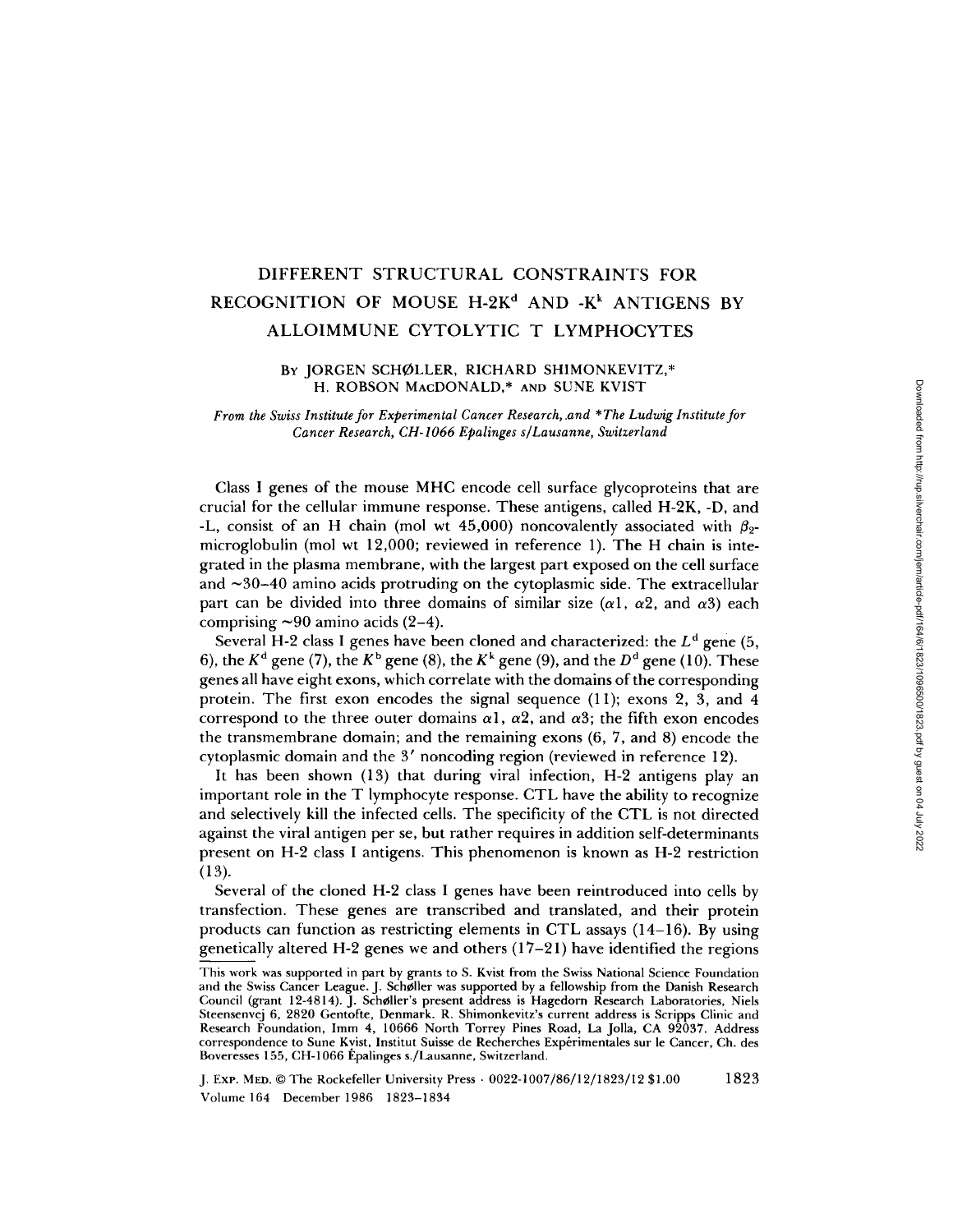of the H-2 antigens recognized by CTL, both during virus infection and in an allogeneic response.

Recently, we have analyzed (19) <sup>a</sup> large number of individual T cell clones directed against either the  $H$ -2K<sup> $d$ </sup> or -K<sup>k</sup>. That study confirmed that very few CTL recognize individual domains on the H-2 molecule (19) . In the present report we describe a new series of H-2 hybrid antigens that have the COOHterminal half of the  $\alpha$ 2 domain ( $\alpha$ 2B) exchanged between H-2K<sup>d</sup>, -K<sup>k</sup>, and -K<sup>b</sup>. Our results show that the  $\alpha$ 1 domain and the NH<sub>2</sub>-terminal half of the  $\alpha$ 2 domain  $(\alpha$ 2A) are required for recognition by CTL directed against the H-2K<sup>k</sup> antigen. In contrast, for the H-2K<sup>d</sup> antigen, the  $\alpha \text{2B}$  domain plays a crucial role in T cell recognition.

### Materials and Methods

Cell Culture and DNA Transfection of Cells. The recipient cell line used in this study was 1T 22-6 (H-2<sup>q</sup>). Cells were grown in DMEM containing 10% FCS serum. Cells were transfected by a modification of the method of Wigler et al. (22), which has been described earlier (9). The neophosphotransferase gene (23) was used as the selectable marker, together with the antibiotic G-418 (Gibco Laboratories, Grand Island, NY).

FACS Analysis and Immunoprecipitation. For these techniques we have used the mAb H100-27.55 (24) to detect the H-2K<sup>k</sup> antigen, as well as the products of the hybrid genes pJ2 and pJ5 . For the analyses of the H-2K' antigen and the hybrid gene products pJl,  $pJ_3$ , and  $pJ_4$ , the mAbs K9-18 and 20-8-4S (Hammerling, G., unpublished results and reference 25) were used. The method for labeling cells with these antibodies has been outlined before (26), and the cells ( $1-2 \times 10^4$ ) were analyzed on a FACS II flow cytometer gated to exclude nonviable cells (27) .

Construction of Hybrid Genes. The hybrid genes  $p[1-p]5$  were constructed as described in the text and shown in the legend to Fig. 1. The gene pJ5 was constructed by using an endogenous Nco <sup>I</sup> site in the intron separating exons 3 and 4. The generation of the different subclones was done according to Frischauf et al . (28), and has been described in detail (9) .

Generation and Assay ofCTL. CTL from normal and alloimmune mice were generated as described in detail previously (29). Briefly,  $25 \times 10^6$  spleen cells from normal mice (C3H or BALB/c) or alloimmune mice (A/J or BALB/c immunized intraperitoneally 3- 4 wk previously with  $10^8$  viable BALB/c or A/J spleen cells, respectively) were cultured for 5 d with an equal number of irradiated (2,000 rad) stimulator spleen cells in 20 ml of DME containing additional amino acids, 5% FCS, and 5  $\times$  10<sup>-5</sup> M 2-ME. Recovered viable cells were assayed for cytotoxicity at various E/T cell ratios in a 3-h assay using <sup>51</sup>Cr-labeled transfected fibroblasts as targets. Percent specific <sup>51</sup>Cr release was calculated as described (29). Spontaneous  ${}^{51}Cr$  release (in the absence of effector cells) was  $10-20\%$ of total incorporated radioactivity .

Other Materials. Restriction enzymes and other DNA-modifying enzymes were from Boehringer Mannheim, Schwalbach, Federal Republic of Germany ; New England Biolabs, Beverly, MA ; or Bethesda Research Laboratories, Bethesda, MD. Geneticin (G-418) was obtained from Gibco Laboratories. Radioactive isotopes were from Amersham Corp., Amersham, United Kingdom.

## Results

Construction and Expression of H-2K Hybrid Genes. We have used the same method as described previously (28) to construct five new hybrid H-2K genes. To construct the hybrid gene pJ1, we used a subclone of a deletion in the 5' to  $3'$  direction of the  $H$ -2 $K^{\mathsf{d}}$  gene (9). This subclone, p $\mathrm{K}^{\mathsf{d}}$ -6b was digested with the restriction enzymes Eco RI and Cla I (Fig. 1). This generates a DNA fragment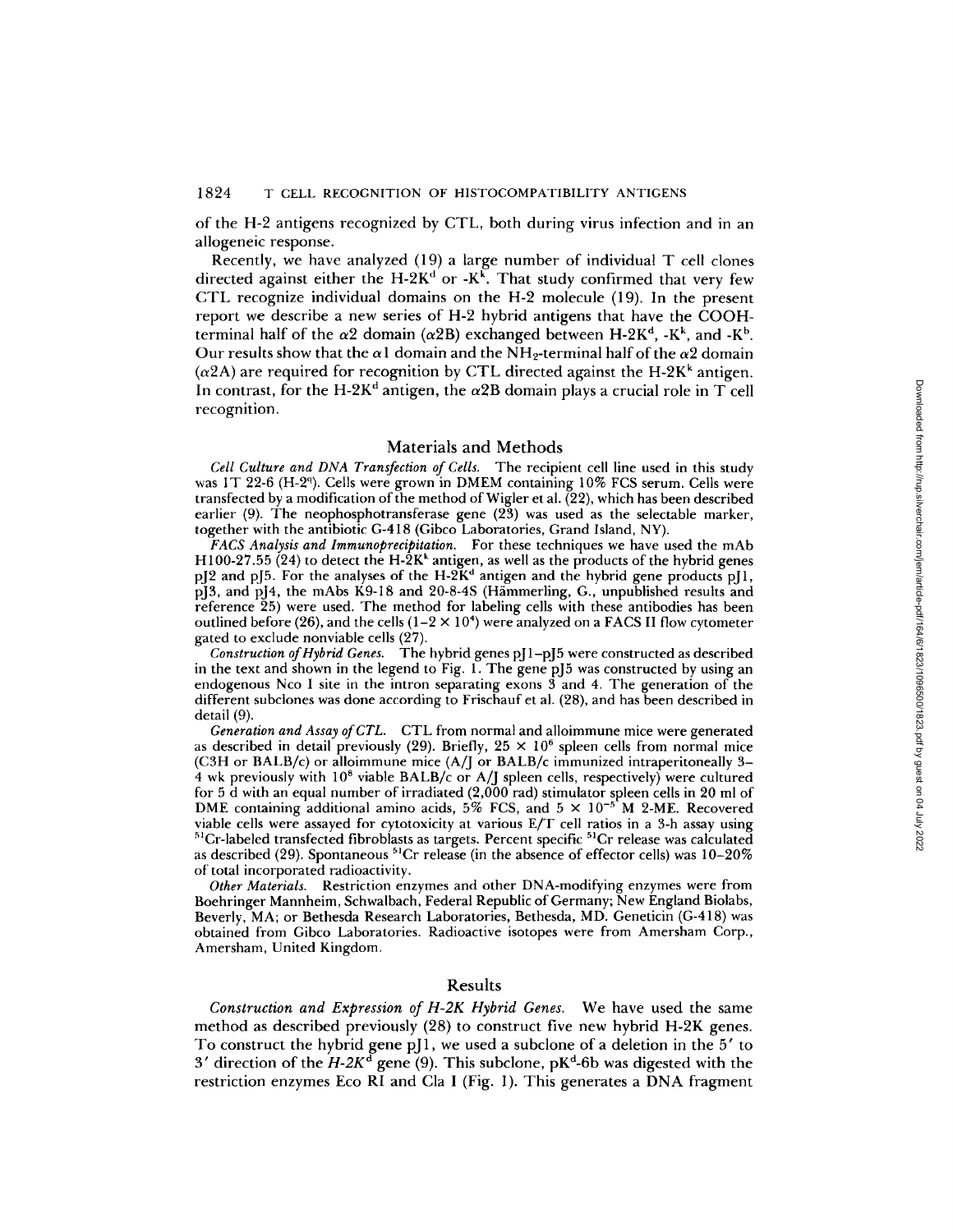

FIGURE 1. Construction of the H-2K hybrid genes pJ1-pJ5. (A) A subclone of the pK<sup>d</sup> plasmid, pK'-6b, was digested with Eco RI and Cla <sup>I</sup> restriction enzymes to generate a 8,900 bp fragment. This fragment contains exons  $4-8$  of the  $H-2K^d$  gene, as well as the entire  $pBRS22$  plasmid except for 23 bp between the Eco RI and Cla I sites. The  $pK<sup>d</sup>$  plasmid was partially digested with Bcl I, followed by complete cut with Eco RI . This generates a 2,900 bp fragment containing the entire two first exons and part of the third of the  $K<sup>d</sup>$  gene ( $\alpha$ 2A region). The 391-bp fragment containing the  $\alpha$ 2B region of H-2K<sup>k</sup> origin was generated by digestion of subclone  $pK^k$ -8h (9) with Cla I and Bcl I. The three fragments were ligated together to yield pJ1  $(B)$  We constructed plasmids pJ2, pJ3, pJ4, and pJ5 in much the same way as in A. (A and B) Filled boxes denote sequences (exons) of H-2K<sup>d</sup> origin, whereas open boxes denote H-2K<sup>k</sup> exons. The *hatched box* is the 3' noncoding region. The plasmid pJ5 has its  $\alpha$ 2B region of H-2K<sup>b</sup> origin (indicated by *dots*). The exon encoding the signal sequence is indicated by an S; exons 2, 3, and 4 are called  $\alpha$ 1,  $\alpha$ 2, and  $\alpha$ 3; the membrane spanning sequence is denoted by an  $M$  and the three cytoplasmic exons are called  $I_1$ ,  $I_2$ , and  $I_3$ . The 3' noncoding region is denoted NC. Restriction enzymes were: R, Eco RI; C, Cla I; Sl, Sal 1; H, Hind III; and N, Ncol. Allele-specific sequences are indicated. See text for further details.

with the length of  ${\sim}8{,}900$  bp, and it contains exons 4–8 of the  $H$ -2K $^{\mathsf{d}}$  gene. In addition, it has almost the entire pBR322 plasmid sequences retained between the Hind III and Eco RI sites, and can therefore be used as a vector fragment for replication in *Escherichia coli.* The second fragment was generated from a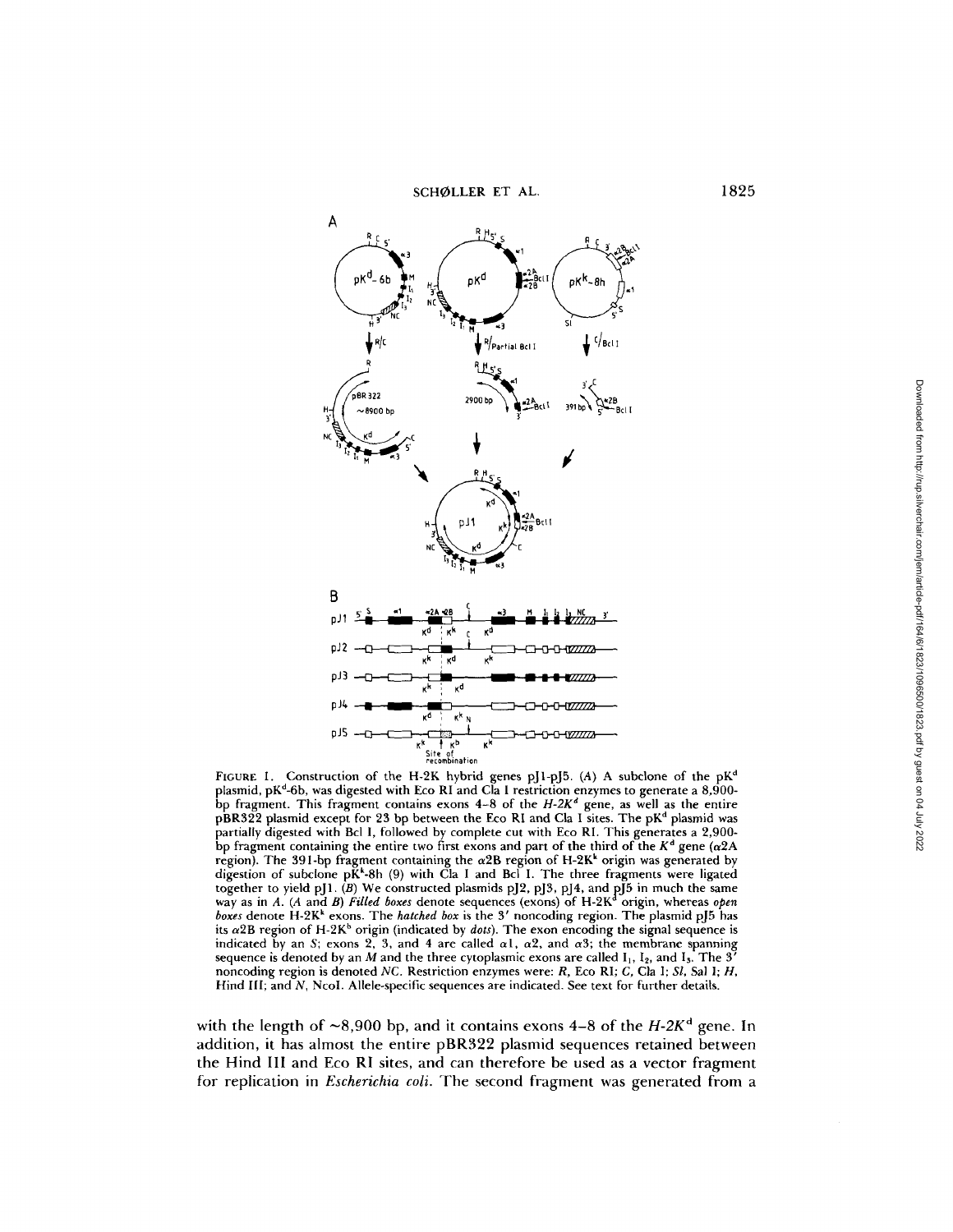complete Eco RI cut of the  $pK<sup>d</sup>$  plasmid, which had previously undergone partial digestion with the Bcl <sup>I</sup> enzyme. This 2,900 by fragment contains the complete exons 1 and 2 and part of the third exon (the  $\alpha$ 2 domain). The break point in the third exon is at the Bcl I site at codon  $142$  of the mature  $H-2K<sup>d</sup>$  antigen. The second half of the  $\alpha$ 2 domain (COOH-terminal end) was isolated from a subclone of the  $H$ -2 $K^k$  gene, p $K^k$ -8h, and is a Bcl I/Cla I fragment with a length of 391 bp. The three fragments were ligated together and we isolated recombinant plasmids . We determined the DNA sequences of the recombination sites and surrounding sequences. No unexpected rearrangements were found. The recombinant plasmid pJ1 carries H-2K<sup>d</sup> sequences, except for the COOHterminal half of the  $\alpha$ 2 domain (codons 142–182), which is of H-2K<sup>k</sup> origin. Fig. <sup>1</sup> A shows <sup>a</sup> schematic outline of the procedure.

In a similar way we have constructed the plasmids  $pJ2$ ,  $pJ3$ ,  $pJ4$ , and  $pJ5$  (Fig. 1*B* and Materials and Methods). The hybrid genes were introduced into 1T 22-6 cells (H-2<sup>q</sup>), together with the neophosphotransferase gene as a selectable marker. Cell clones resistant to the antibiotic G-418 were further examined for their expression of hybrid H-2K antigens. This was done by using two different techniques . First, the cells were analyzed in <sup>a</sup> FACS and, secondly, the molecular weights of the hybrid antigens were determined by SDS-PAGE. For both methods, we used mAbs against either  $H-2K^d$  or  $-K^k$ . The first approach verified cell surface expression of H-2 hybrid gene products for all five gene constructs (Fig. 2) . The second method revealed that the hybrid antigens had a correct molecular weight (data not shown). Thus, no major rearrangements had occurred in those regions of the gene that were not sequenced after the construction had been finished. From these experiments we conclude that H-2K hybrid molecules are expressed on the surface of the recipient cell line 1 T 22-6 in amounts similar to the parental H-2K<sup>k</sup> and -K<sup>d</sup> antigens (Fig. 2, compare B with C and D; compare  $F$  with  $G$ ,  $H$ , and  $I$ ).

Recognition of the Hybrid H-2K Antigens by CTL. When the entire  $\alpha$ 2 domain of either H-2K<sup>k</sup> or -K<sup>d</sup> antigens is nonsyngeneic with the  $\alpha$ 1 domain, the cytolytic response is almost totally abolished for both influenza A-specific and allogeneic T cells (9, 19). To more precisely localize the region(s) that is crucial for CTL recognition, we have analyzed alloreactive T cells for their ability to lyse transfected cells expressing the new hybrid antigens.

Mice of the C3H strain  $(H-2^k)$  were immunized in vitro with BALB/c  $(H-2^d)$ splenocytes to generate CTL against the  $H-2K^d$ ,  $-D^d$ , and  $-L^d$  antigens. Similarly, BALB/c mice were immunized with C3H cells to generate CTL against  $H-2K<sup>k</sup>$ and D k. These two sets of primary CTL were analyzed for their ability to lyse  ${}^{51}Cr$ -labeled target cells expressing the hybrid antigens.

Target cells expressing the pJ2 gene (J2-21 cells) were as well recognized by CTL directed against H-2<sup>d</sup> as were those expressing the parental  $K<sup>d</sup>$  antigen (Fig. 3A). Control 1T 22-6 cells and cells expressing the pJI gene (JI-13 cells) (see Fig. 1*B*) were not recognized by these CTL, whereas cells expressing the H-2K<sup>d</sup> antigen were lysed slightly more than background. The CTL directed against H-2<sup>k</sup> specifically lysed K<sup>k</sup>-expressing target cells and J2-21 cells (Fig. 3*B*). Thus, the J2-21 cells were lysed by T cells directed against both  $H-2K<sup>d</sup>$  and  $K<sup>k</sup>$ , despite the fact that only the COOH-terminal half of the  $\alpha$ 2 domain ( $\alpha$ 2B) was of K<sup>d</sup>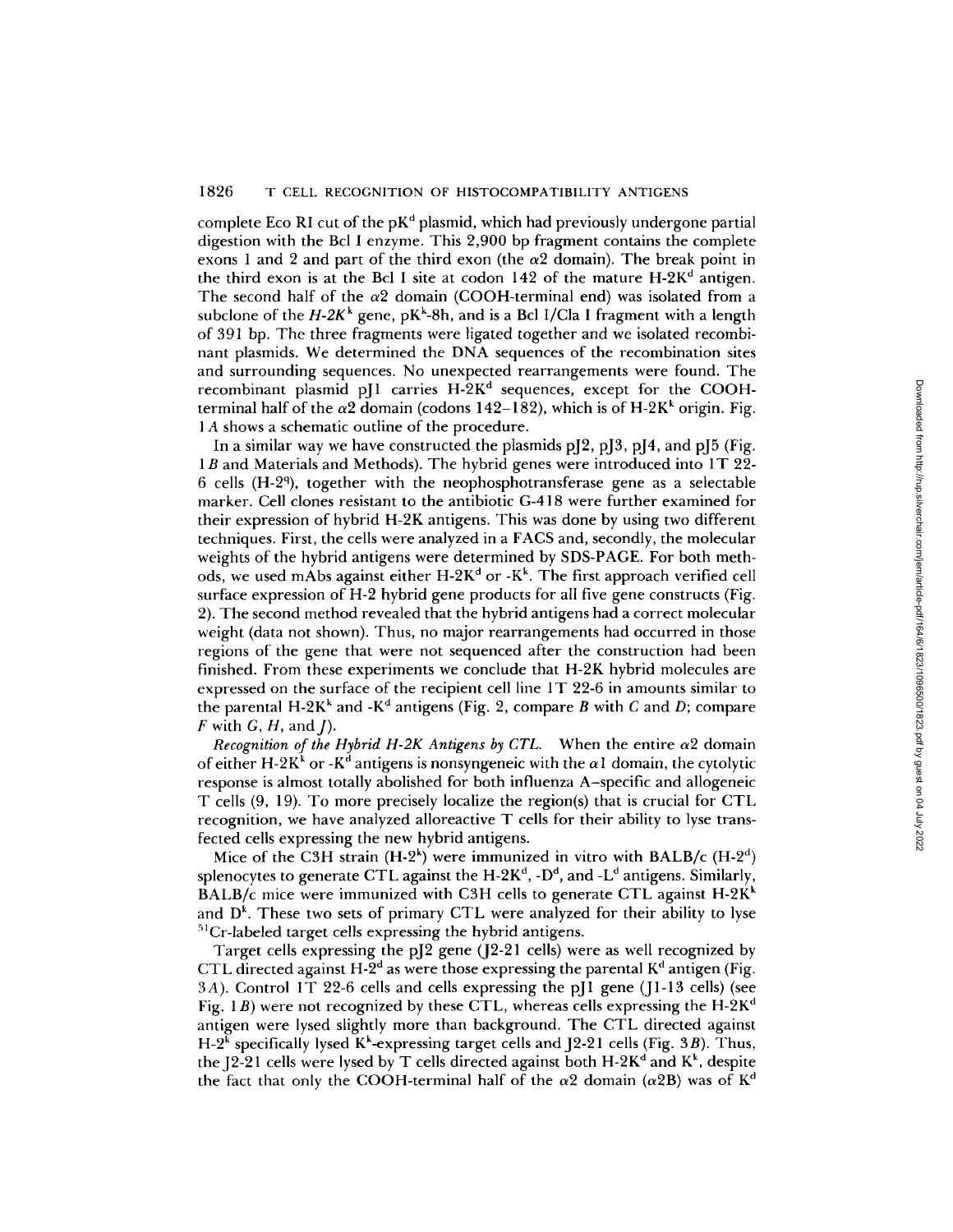SCHØLLER ET AL. 1827



RELATIVE FLUORESCENCE INTENSITY (AU)

FIGURE 2. Cell surface expression of hybrid genes. Transfected 1T 22-6 cells were stained by indirect immunofluorescence using mAbs  $\widehat{H}100-27.55(A-D)$  or 20-8-4S and K9-18 (E-J), and were analyzed by flow microfluorometry . Cell clones examined are indicated. The values given in brackets correspond to the mean fluorescence intensity .

origin. J1-13 cells, IT 22-6 cells, and cells expressing the  $H-2K<sup>d</sup>$  antigen were not lysed by the anti-H-2K $k$ <sup>k</sup> CTL.

As these CTL were raised in mouse strain combinations that differed also in the H-2D gene product, we could not exclude the possibility that anti-H-21) CTL crossreacted with the hybrid antigens . To rule out this possibility we raised additional CTL specific only for H-2K antigens (i. e., A/J anti-BALB/c [H-2K<sup>k</sup>,  $D^d$  anti-H-2K<sup>d</sup>/D<sup>d</sup>] and BALB/c anti-A/J). In this experiment we included the ] J3-28 and J4-23 cells expressing the pJ3 and pJ4 genes, respectively, as additional controls. Also, to increase assay sensitivity, the T cells were primed in vivo before being restimulated in vitro.

The results clearly showed that  $[2-21]$  cells were lysed by anti-H-2K<sup>d</sup> CTL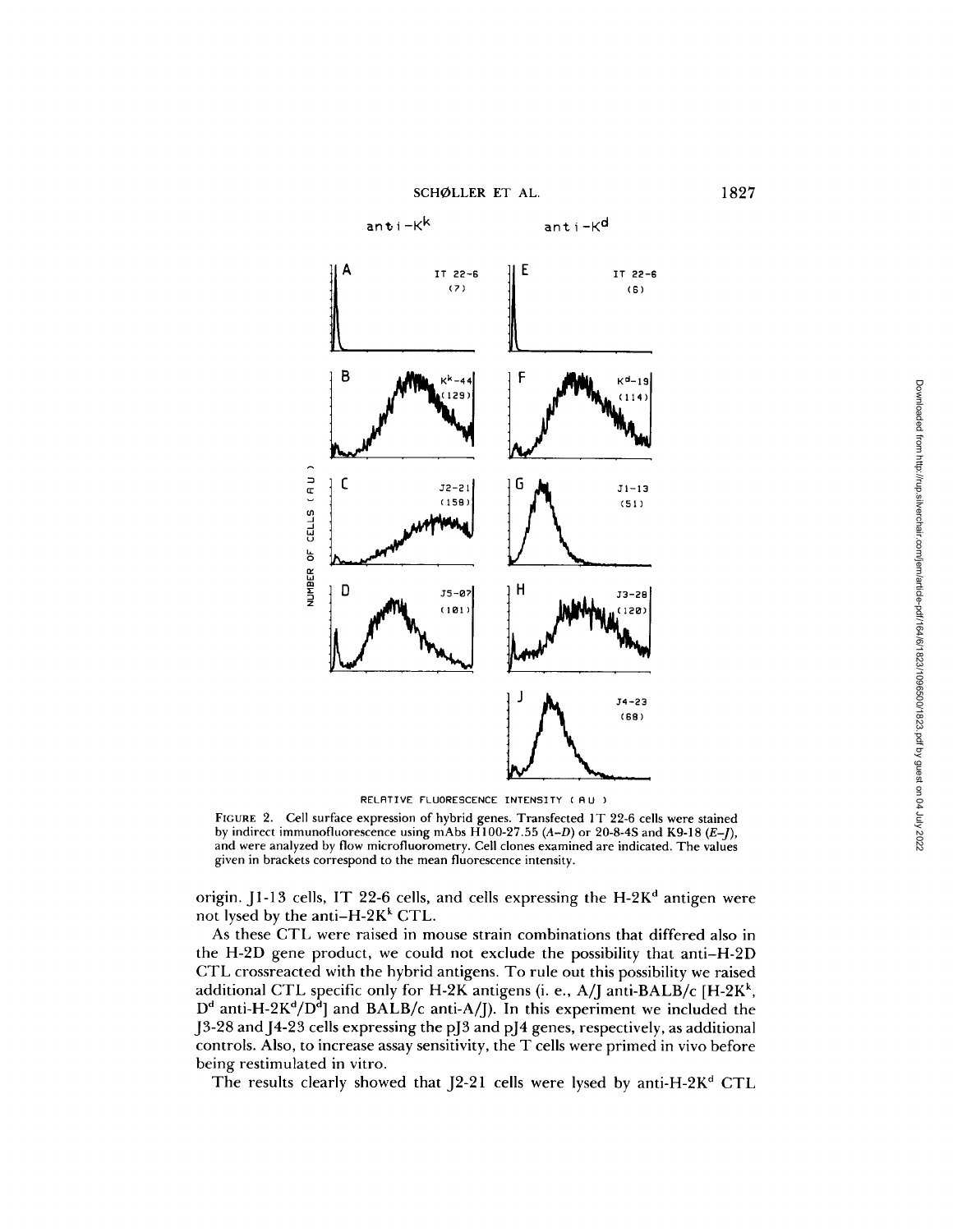

FIGURE <sup>3</sup> . CTL recognition of cells expressing hybrid antigens (A) Splenocytes from C3H mice immunized in vitro with irradiated BALB/c stimulator cells were assayed for cytotoxicity against the following targets cells:  $K^d$ -19 (filled circle);  $K^k$ -44 (open circle);  $J^1$ -13 (filled triangle); J2-21 (open triangle); 1T-22-6 (filled square). (B) Splenocytes from BALB/c mice immunized as above with C3H cells, were assayed as in  $A$ . Symbols are the same as in  $A$ .



FIGURE 4. Analysis of cell lines expressing H-2K hybrid antigens with H-2K<sup>d</sup>- and -K<sup> $\star$ </sup>-specific CTL. (A) Splenocytes from A/J alloimmune mice were restimulated in vitro with  $BALB/c$ cells and were analyzed for their ability to lyse target cells expressing hybrid H-2K antigens . Target cells were:  $K<sup>d</sup>$ -19 (filled circle);  $K<sup>k</sup>$ -44 (open circle); [1-13 (filled triangle); [2-21 (open triangle); J4-23 (open square); J3-28 (X); 1T22-6 (filled square). (B) Spleen cells from  $BALB/c$ alloimmune mice were restimulated with A/J cells and analyzed as above Symbols are the same as in A. See text for further details.

almost as efficiently as  $K^d$ -expressing cells (Fig. 4A). Furthermore, the J3-28 cells were lysed significantly over background. These cells express the pJ3 gene that contains the same  $\alpha$ 2B domain as the pJ2 gene (see Fig. 1B). The control 1T 22-6 cells, as well as J4-23 cells and  $K<sup>k</sup>$ -expressing cells, were not lysed (Fig. 4A). Thus, this experiment excludes the participation of immunization to H-2D' antigens as an explanation for the lysis of  $[2-21]$  cells by anti-H-2<sup>d</sup> CTL. In a reciprocal experiment (Fig. 4B), CTL raised against  $H-2K<sup>k</sup>$  lysed both [2-21 and J3-28 cells (although to a lesser extent than  $K<sup>k</sup>$ -expressing cells), while control IT 22-6 cells and  $K<sup>d</sup>$ -expressing cells were not lysed.

These results indicate two important structural differences between the  $K<sup>d</sup>$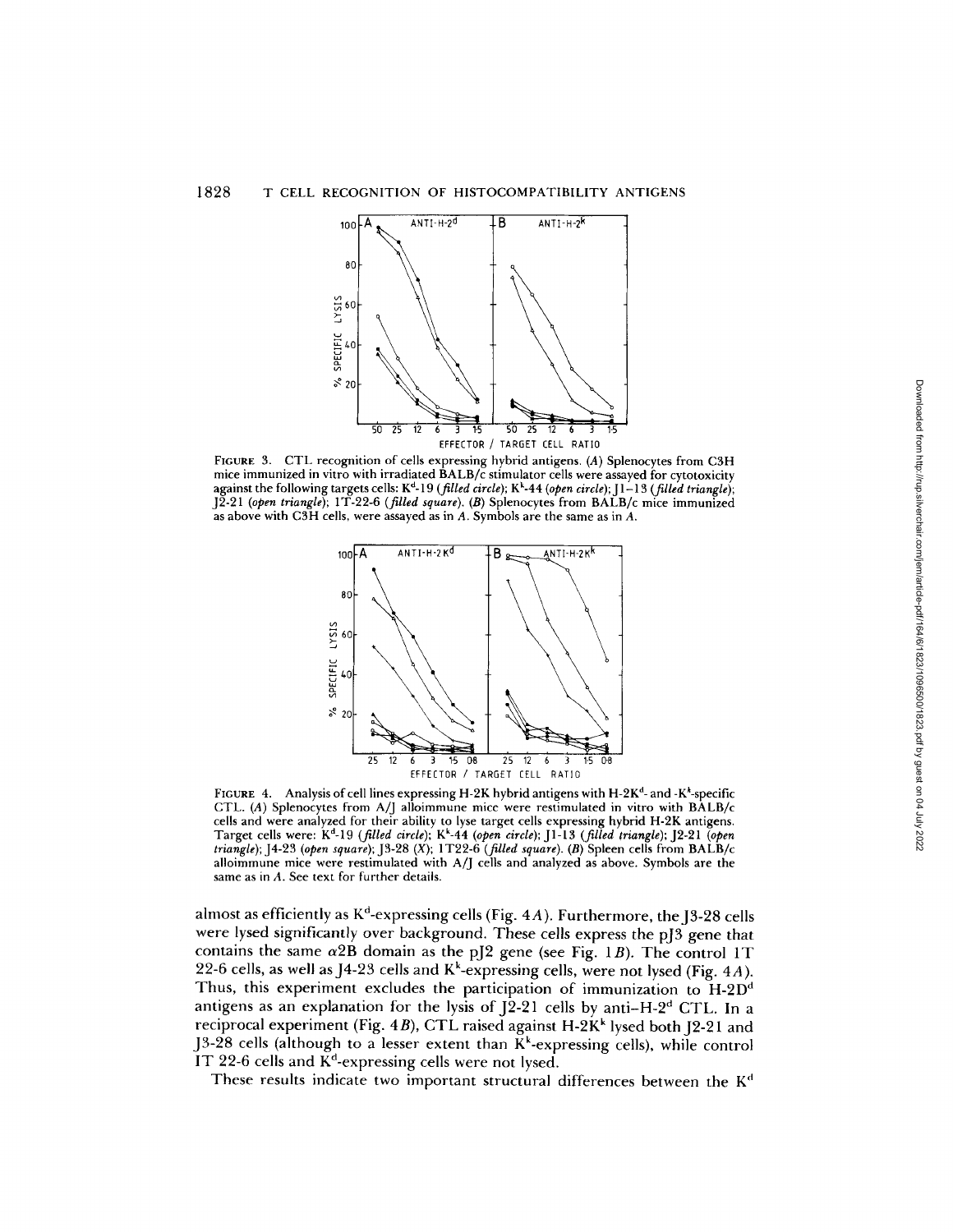

FIGURE 5. Influence of the  $\alpha$ 2B domain in recognition by anti-H-2K<sup>k</sup>. Cytotoxic T cells were raised against the H-2K' antigen by immunizing BALB/c mice with splenocytes from A/J mice. Target cells were: K<sup>d</sup>-19 (*filled circle*); K<sup>k</sup>-44 (open circle); J2-21 (open triangle); J5-07 (filled triangle); 1T22-6 (filled square). See text for further details.

and  $K^k$  antigens: (a) the  $\alpha$ 1 and  $\alpha$ 2A domains of the H-2K<sup>k</sup> antigen can constitute a target molecule for anti–K<sup>k</sup> CTL; and (b) the  $\alpha$ 2B domain of the H-2K<sup>d</sup> antigen seems to play an essential role for recognition by anti-H-2K<sup>d</sup> CTL.

Role of the  $\alpha$ 2B Domain for Anti-H-2K<sup>k</sup> CTL. The results described above suggest that the  $\alpha 2\mathrm{B}$  region of the second domain of the H-2K $^{\mathrm{k}}$  antigen is of little importance for recognition by anti-H-2K<sup>k</sup> CTL. We decided to examine this further by analyzing 15-07 target cells expressing the p $[5 \text{ gene (Fig. 1B)}]$ where this region of the  $K^k$  gene has been replaced by the homologous region from the  $H$ -2 $K^b$  gene.

Interestingly, these target cells were lysed as efficiently as cells expressing the parental  $H - 2K^*$  gene by CTL directed against  $K^k$  (Fig. 5). J2-21 cells were also lysed but to a lesser extent. 1T 22-6 cells and K<sup>d</sup>-expressing cells were not lysed. This result indicates that the  $\alpha$ 2B region of the  $\alpha$ 2 domain is not of crucial importance for recognition by  $K^k$ -specific CTL or that the H-2K $^k$  and -K $^b$  antigens share considerable homology in this region. This will be discussed further below.

## Discussion

In this paper we describe the construction of a novel series of hybrid genes involving  $H-2K^d$  and  $-K^k$ . The site of recombination is situated in the middle of the third exon encoding the  $\alpha$ 2 domain (Fig. 1, A and B). We have arbitrarily called the NH<sub>2</sub>-terminal half of the  $\alpha$ 2 domain,  $\alpha$ 2A, whereas the COOHterminal half is called  $\alpha$ 2B. We have introduced these new genes into the genome of 1T 22-6 cells (H-2 9) and established cell clones that stably express the corresponding H-2K hybrid antigens on their surface (Fig. 2).

Our aim in constructing the hybrid genes was to be able to analyze in greater detail the structural requirements for H-2K antigens to constitute target molecules for CTL. Therefore we examined cells expressing the hybrid antigens for their susceptibility to lysis by both anti-H-2K<sup>d</sup> and anti-H-2K<sup>k</sup> CTL. Surprisingly, J2-21 cells, which express the hybrid gene pJ2 and have H-2K<sup>d</sup> sequences only in the  $\alpha$ 2B region of the  $\alpha$ 2 domain, were lysed by both types of CTL (Figs. From s. 5. Influence of the a2B region by thromation of the axer can be the state of the and state can be the state of the and the state of the appearing of the and the state of CM ( $Q$  (Mid in the pick and  $\alpha$ )  $\beta$  and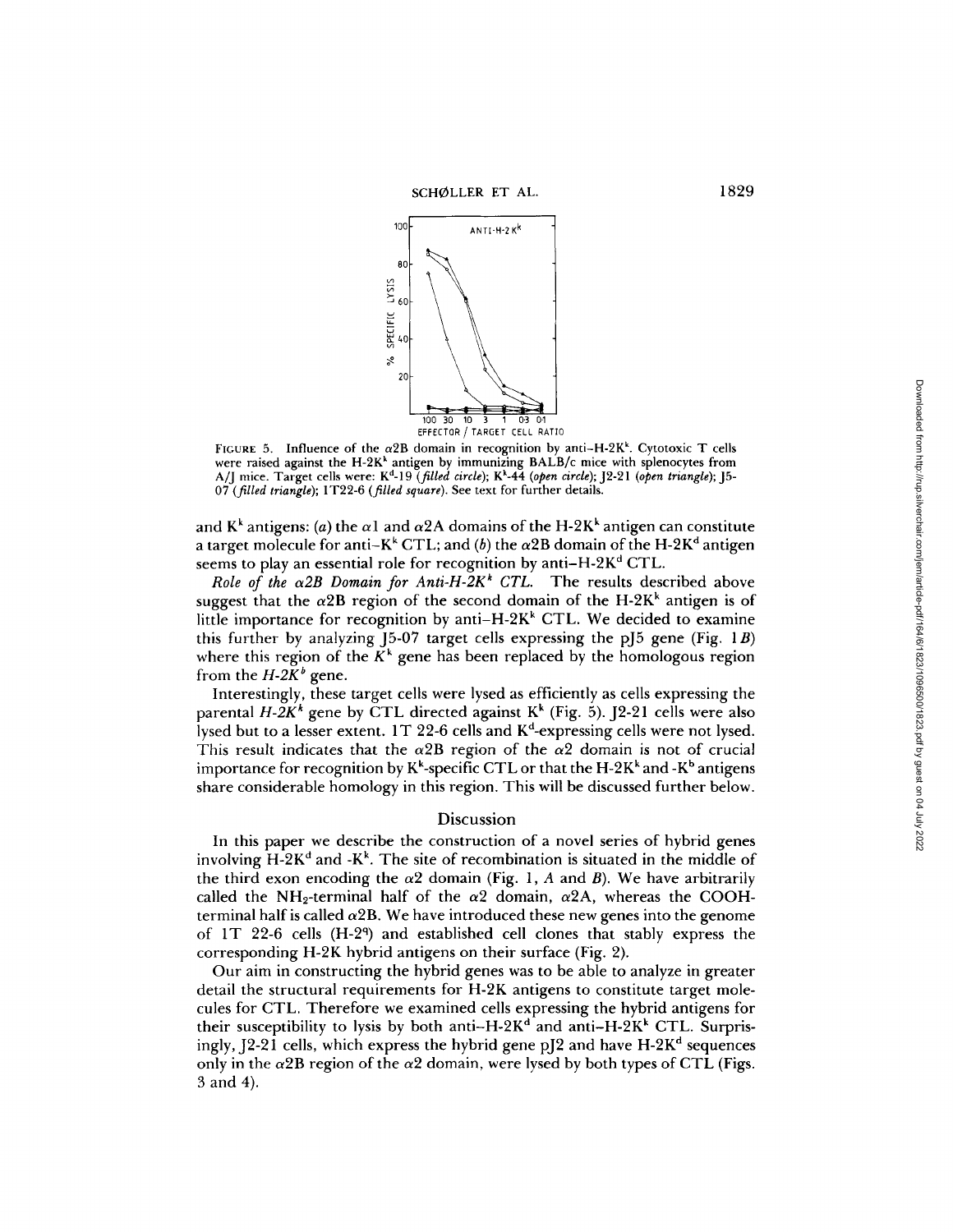We draw the following conclusions from these results: (a) the  $\alpha$ l and  $\alpha$ 2A domains of the H-2K' molecule are important for recognition by alloreactive T cells, whereas the  $\alpha$ 2B domain seems of less importance; (b) the same domains ( $\alpha$ 1 and  $\alpha$ 2A) of the H-2K<sup>d</sup> molecule do not seem crucial for recognition by anti-K d T cells. This does not mean that these regions can be deleted or are not participating in structural domains recognized, but rather reflects a flexibility of the  $\alpha$ 2B region of the  $\mathrm{K}^\mathrm{d}$  antigen to accept a high degree of variability in the  $\alpha$ l and  $\alpha$ 2A domains; and (*c*) the  $\alpha$ 2B domain of the H-2K<sup>d</sup> antigen is of crucial importance for alloreactive CTL directed against the  $\mathrm{K}^\mathrm{d}$  antigen. Cells expressing the pJ1 gene (Figs. 1*B*, 3*A*, and 4*A*) are not recognized by anti–K<sup>d</sup> CTL, thus confirming the importance of the  $\alpha$ 2B domain. Similarly, [4-23 cells, which express the pJ4 gene, are not recognized by either set of T cells.

It is surprising that the product of the pJ2 gene is so readily recognized by anti–K $^{\rm d}$  CTL, as our previously described gene, PC35 (9, 19), which is of H-2K $^{\rm c}$ origin in the entire  $\alpha$ 2 domain, is not. This probably indicates that the pJ2 gene product has undergone a conformational change due to the  $\alpha 2A$  region being of H-2K <sup>k</sup> origin . Such a change presumably does not alter the overall threedimensional structure of the molecule, as evidenced by the fact that it is still recognized by T cells, but rather may expose structures of crucial importance for T cell recognition. We believe that further analyses of the product of the pJ2 gene might eventually lead to a better understanding of what T cells do recognize.

The  $\alpha$ 2B region of H-2K<sup>k</sup> influences the recognition by alloreactive CTL only to a limited degree (Figs.  $3B$  and  $4B$ ). Furthermore, by substituting the homologous segment of the  $H-2K^b$  gene for this region in [5-07 cells, lysis by anti-H- $2K<sup>k</sup>$  CTL was not affected (Fig. 5). In contrast,  $[2-21]$  cells are lysed (three to four times) less efficiently than J5-07 cells by anti– $K^k$  CTL (Fig. 5). A careful analysis of the amino acid sequence for the three H-2K alleles in the  $\alpha$ 2B region reveals that  $\mathrm{H}\text{-}2\mathrm{K}^{\mathrm{b}}$  and  $\text{-} \mathrm{K}^{\mathrm{k}}$  share several residues that are different from the  $\mathrm{H}\text{-}$  $2K<sup>d</sup>$  antigen (Fig. 6; residues 144, 145, 155, 163, and 177). Three of these residues (positions 155, 163, and 177) represent nonconservative shifts and include charged amino acids. We consider it likely that one or several of these amino acids are involved either directly or indirectly (via a conformational change) in the different recognition pattern seen for the anti– $K^k$  CTL in Fig. 5  $(c.f., [2-21 cells and [5-07 cells])$ . Interestingly, one of these residues (position 155) has been shown to be responsible for T cells being able to distinguish between  $H-2K^b$  and its mutant  $K^{bm1}$  (30–32). The total number of amino acid differences between  $K^b$  and  $K^k$  in the  $\alpha$ 2B region is five, of which at least four are nonconservative changes (Fig. 6; positions 152, 156, 173, and 174). The corresponding number for an H-2K'/-K <sup>k</sup> comparison is eight, with at least four involving charged amino acids (Fig.  $6$ ; positions 155, 156, 163, and 177). Given this limited number of possibilities, we hope that site-directed mutagenesis of some of these amino acids will allow us to identify the residue(s) responsible for allospecific T cell recognition in this system. to allocative C. I. directed agains the K antigent. Cells expressing<br>of e (Figs. 18, 3A, and 4A) are not recognized by enti-Ke<sup>s</sup> CTL, thus<br>the inpurtance of the «2B downin. Similarly, 1-4-33 cells, which<br>pl4 gene, are no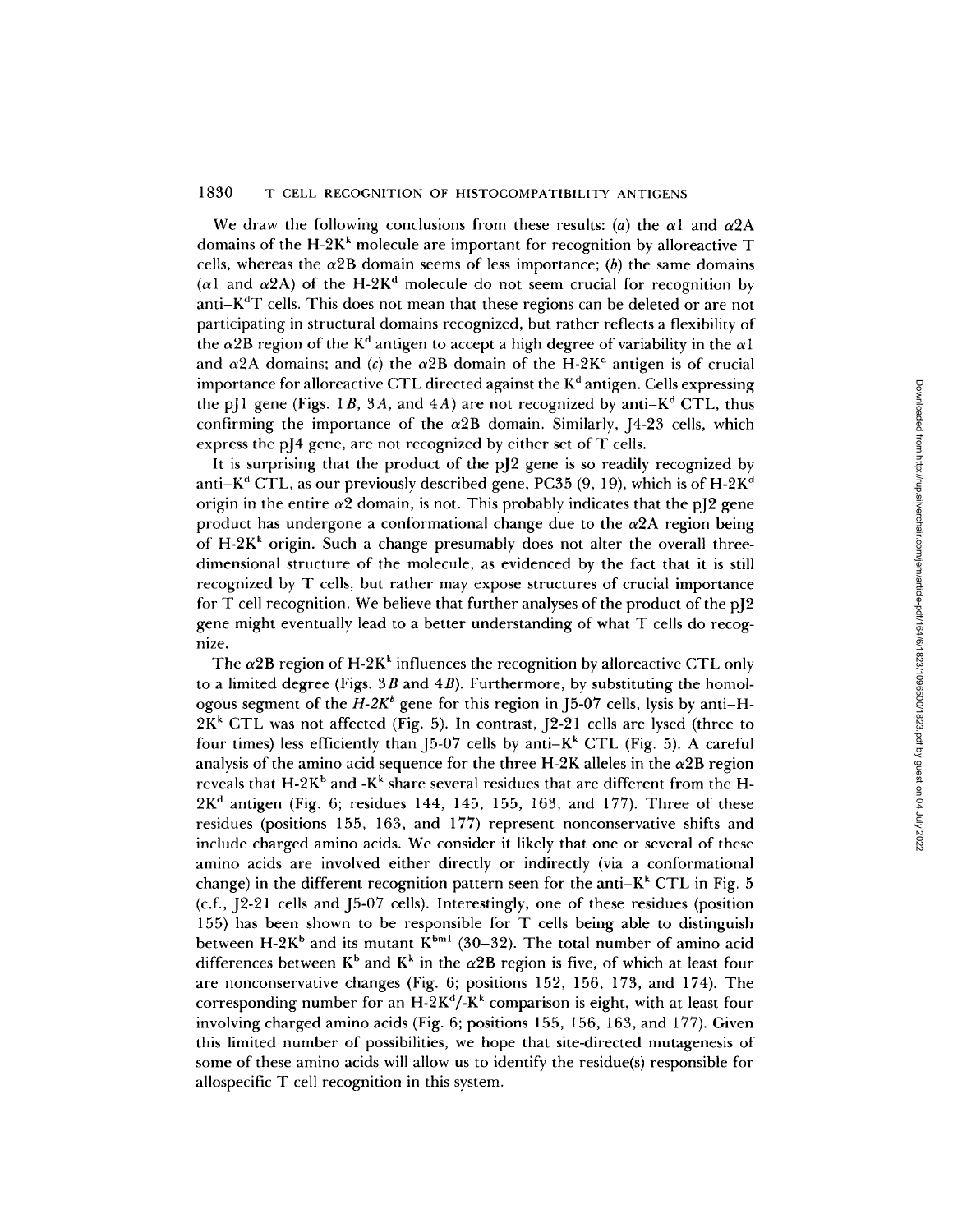SCHØLLER ET AL. 1831

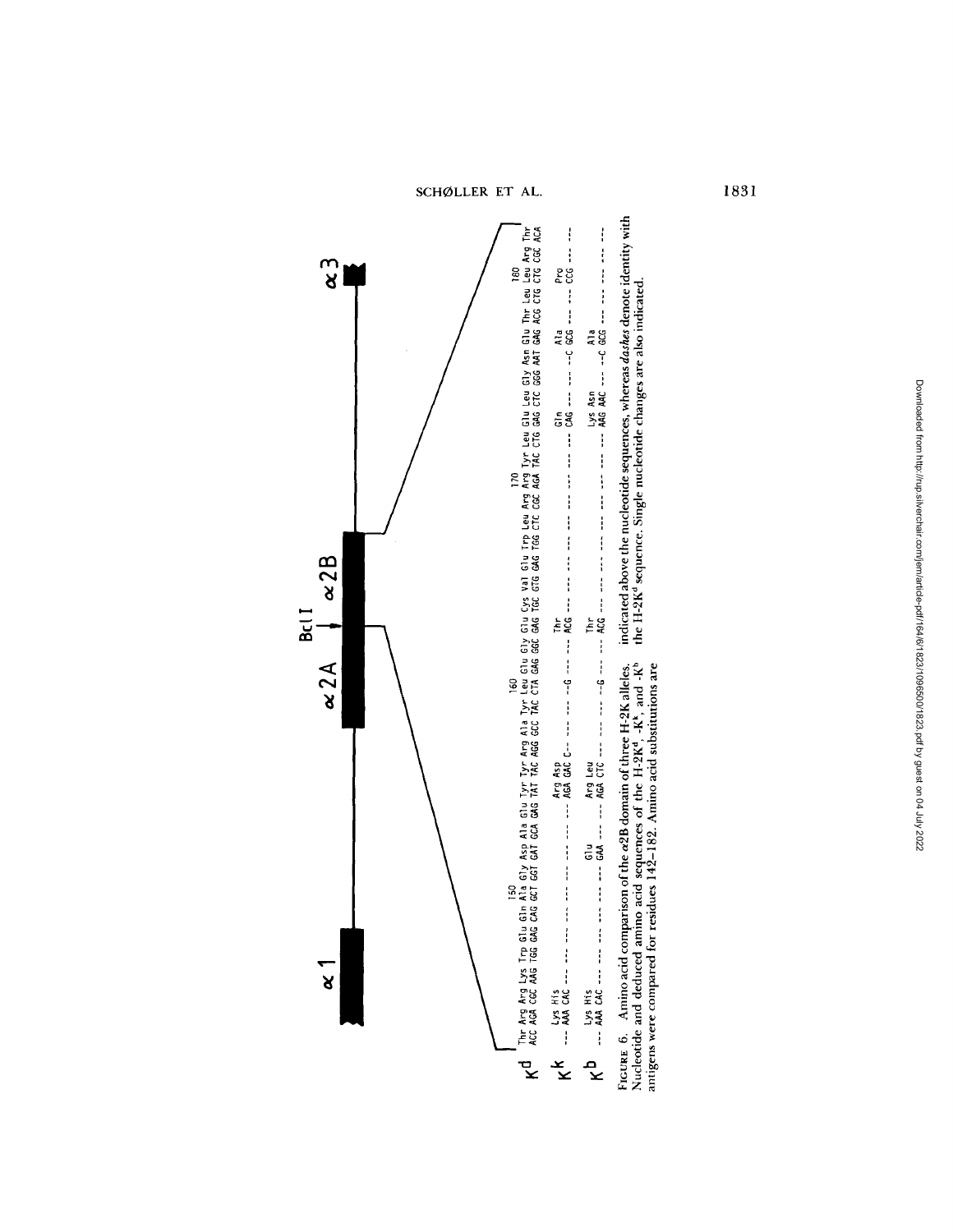## Summary

We have constructed a new series of hybrid genes among the  $\mathrm{H-2K^d}$ ,  $\mathrm{-K^k}$ , and -K<sup>b</sup>. The site of recombination occurs in the third exon, encoding the  $\alpha2$  domain, and divides this domain into two parts,  $\alpha$ 2A and  $\alpha$ 2B. The novel genes differ only in the COOH-terminal half of the  $\alpha$ 2 domain, i. e., the  $\alpha$ 2B region. This region, comprising residues 142-182, contains <sup>a</sup> limited number of amino acid differences between the three alleles . The hybrid genes have been introduced into 1T 22-6 cells (H-2<sup>q</sup>), and cell surface expression of hybrid antigens was verified. Cells expressing different types of hybrid antigens have been examined for their susceptibility to lysis by cytotoxic T lymphocytes directed either against the H-2K<sup>d</sup> antigen or the H-2K<sup>k</sup> antigen. Our results show that the  $\alpha$ l and  $\alpha$ 2A domains of the  $H-2K<sup>k</sup>$  antigen can constitute target molecules for alloimmune anti-K<sup>k</sup> T cells, whereas the  $\alpha$ 2B region, when exchanged for K<sup>d</sup> or K<sup>b</sup> sequences, plays only a limited role. In contrast, the  $\alpha$ l and  $\alpha$ 2A domains of K<sup>d</sup> are not sufficient to be recognized by alloimmune anti $-K<sup>d</sup>T$  cells. In this instance, the  $\alpha$ 2B domain seems to play an essential role. This region has undergone several amino acid substitutions involving charged residues. Co lysis by cytoloxic T lymphocytes directed eiter against the 14-28: antigen can constitute target molecules for alloimmune<br>at the 28:8 are achos the cells show that the a I and  $\alpha 2A$ <br>show that the  $\alpha$  I alloimmune an

We thank C. Ischy and N. A. Thompson for technical assistance and P. Zaech for the FACS analysis . C. Ravussin provided excellent help in preparing the manuscript.

Received for publication 30 July 1986.

## References

- 1. Klein, J. 1975. Biology of the Mouse Histocompatibility Complex. Springer-Verlag, Heidelberg, Federal Republic of Germany. 620 pp.
- 2. Coligan, J. E., T. J. Kindt, H. Uehara, J. Martinko, and S. G. Nathenson. 1981. Primary structure of a murine transplantation antigen. *Nature (Lond*.). 291:35.
- 3. Klein, J. 1979. The major histocompatibility complex of the mouse. Science (Wash. DC). 203:516.
- 4. Ploegh, H. L., H. T. Orr, and J. L. Strominger. 1981. Major histocompatibility antigens: the human  $(HLA-A, -B, -C)$  and murine  $(H-2K, H-2D)$  class I molecules. Cell. 24:287.
- <sup>5</sup> . Evans, G. A., D. H . Margulies, R D. Camerini-Otero, K. Ozato, and J. G. Seidman. 1982. Structur e and expression of a mouse major histocompatibility antigen gene, H-2L<sup>d</sup>. Proc. Natl. Acad. Sci. USA. 79:1994.
- 6. Moore, K. W., B. T. Sher, Y. H. Sun, K. A. Eakle, and L. Hood. 1982. DNA sequence of a gene encoding a BALB/c mouse L<sup>a</sup> transplantation antigen. *Science* (Wash. DC). 215:679.
- 7 . Kvist, S., L. Roberts, and B. Dobberstein . 1983 . Mouse histocompatibility genes: structure and organisation of a K<sup>d</sup> gene. *EMBO (Eur. Mol. Biol. Organ.)* J. 2:245.
- <sup>8</sup> . Weiss, E., L. Golden, R. Zakut, A. Mellor, K. Fahrner, S. Kvist, and R. A. Flavell . 1983. The DNA sequence of the H-2K<sup>b</sup> gene: evidence for gene conversion as a mechanism for the generation of polymorphism in histocompatibility antigens. EMBO (Eur. Mol. Biol . Organ.) J. 2:453.
- 9. Arnold, B., H .-G . Burgert, U. Hamann, G. Hammerling, U. Kees, and S. Kvist. 1984 . Cytolytic T cells recognize the two amino-terminal domains of H-2 K antigens in tandem in influenza A infected cells. Cell. 38:79.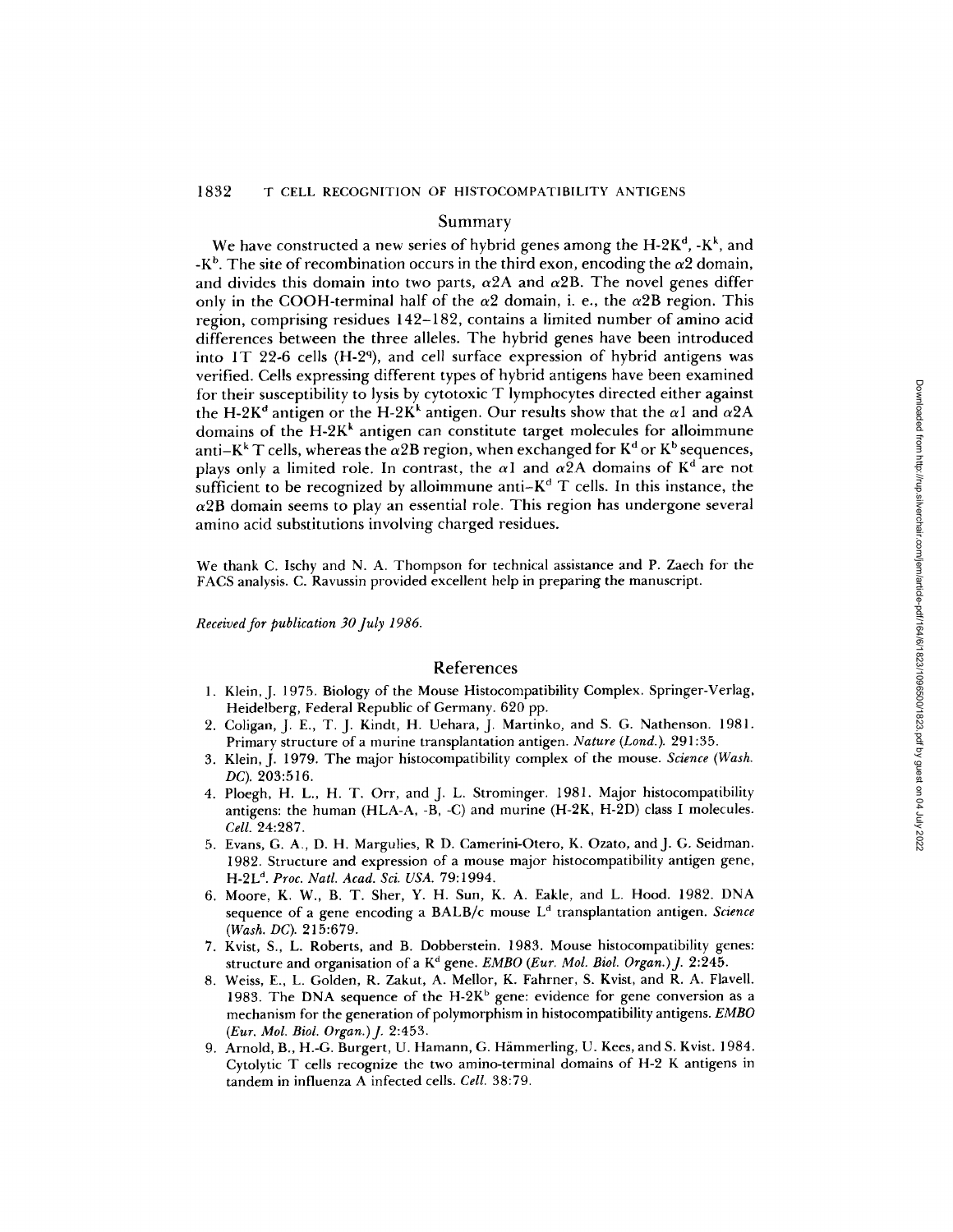## SCHØLLER ET AL. 1833

- 10. Sher, B. T., Nairn, R., Coligan, J. E., and Hood, L. E. (1985). DNA sequence of the mouse H-2D <sup>d</sup> transplantation antigen gene Proc. Natl. Acad. Sci. USA. 82:1175.
- 11 . Blobel, G., and B. Dobberstein . 1975. Transfer of proteins across membranes. <sup>I</sup> . Presence of proteolytically processed and unprocessed nascent immunoglobulin light chains on membrane-bound ribosomes of murine myeloma. J. Cell Biol. 67:835.
- 12. Steinmetz, M., and L. Hood. 1983. Genes of the major histocompatibility complex in mouse and man. Science (Wash. DC) 222:727.
- 13. Zinkernagel, R. M., and P. C. Doherty. 1979. MHC-restricted cytotoxic T cells: studies on the biological role of polymorphic major transplantation antigens determining T-cell restriction-specificity, function, and responsiveness. Adv. Immunol. 27:51 .
- 14. Goodenow, R. S., M. McMillan, A. Oern, M. Nicolson, N. Davidson, A. J. Frelinger, and L. Hood. 1982a. Identification of a BALB/c H-2L <sup>d</sup> gene by DNA-mediated gene transfer. Science (Wash. DC). 215:677.
- 15. Mellor, A. L., L. Golden, E. Weiss, H. Bullman, J. Hurst, E. Simpson, R. F. L. James, A. R. M . Townsend, P. M. Taylor, W. Schmidt, J. Ferluga, L. Leben, M. Santamaria, G. Atfield, H. Festenstein, and R. A. Flavell. 1982. Expression of murine H-2K<sup>b</sup> histocompatibility antigen in cells transformed with cloned H-2 genes. Nature (Lond.). 298:529. Estationary-content and the planary-station of the mouse MHC and the mouse MHC and the mouse MC antibodies to mouse MHC antibodies to mouse MHC and the mouse MHC and the mouse MHC and the mouse MHC and the MHC and the MHC
- 16. Margulies, D. H., G. A. Evans, K. Ozato, D. Camerini-Otero, K. Tanaka, E. Appella, and J. G. Seidman. 1983. Expression of H-2K<sup>d</sup> and H-2L<sup>d</sup> mouse major histocompatibility antigen genes in L cells after DNA-mediated gene transfer. J. Immunol. 130:463 .
- 17. Ozato, K., G . A. Evans, B . Shykind, D . Margulies, and J G. Seidman. 1983. Hybri d H-2 histocompatibility gene products assign domains recognized by alloreactive T cells. Proc. Natl. Acad. Sci. USA. 80:2040.
- 18. Reiss, C. S., G. A. Evans, D. H . Margulies, J. G. Seidman, and S. J. Burakoff. 1983. Allospecifi c and virus-specific cytolytic T lymphocytes are restricted to the N or CI domain of H-2 antigens expressed on L cells after DNA-mediated gene transfer . Proc. Natl. Acad. Sci. USA. 80:2709.
- 19. Arnold, B., U. Horstmann, W. Kuon, H.-G. Burgert, G. J. Hämmerling, and S. Kvist. 1985 . Alloreactive cytolytic T-cell clones preferentially recognize conformational determinants on histocompatibility antigens: analysis with genetically engineered hybrid antigens. Proc. Natl. Acad. Sci. USA. 87:7030.
- 20. Allen, H., D. Wraith, P. Pala, B. Askonas, and R. A . Flavell . 1984. Domai n interactions of H-2 class I antigens alter cytotoxic T cell recognition sites. Nature (Lond.). 309:279 .
- 21. Bluestone, J. A., M. Foo, H. Allen, D. Segal, and R. A. Flavell. 1985. Allospecific cytolytic T lymphocytes recognize conformational determinants on hybrid mouse transplantation antigens.  $J.$  Exp. Med. 162:268.
- 22. Wigler, M ., A. Pellicer, S. Silverstein, R. Axel, G. Urlaub, and L. Chasin. 1979. DNA-mediated transfer of the adenine phosphoribosyltransferase locus into mammalian cells. Proc. Natl. Acad. Sci. USA. 76:1373.
- 23. Southern, P. J., and P. Berg. 1982. Transformation of mammalian cells to antibiotic resistance with a bacterial gene under control of the SV40 early region promoter . J. Mol. Appl. Genet. <sup>1</sup> :327.
- 24. Lemke, H ., G. J. Hammerling, and U. Hammerling. 1979 . Fine specificity analysis with monoclonal antibodies of antigens controlled by the major histocompatibility complex and by the Qa/T1 region in mice. Immunol. Rev. 47:175.
- 25. Ozato, K., and